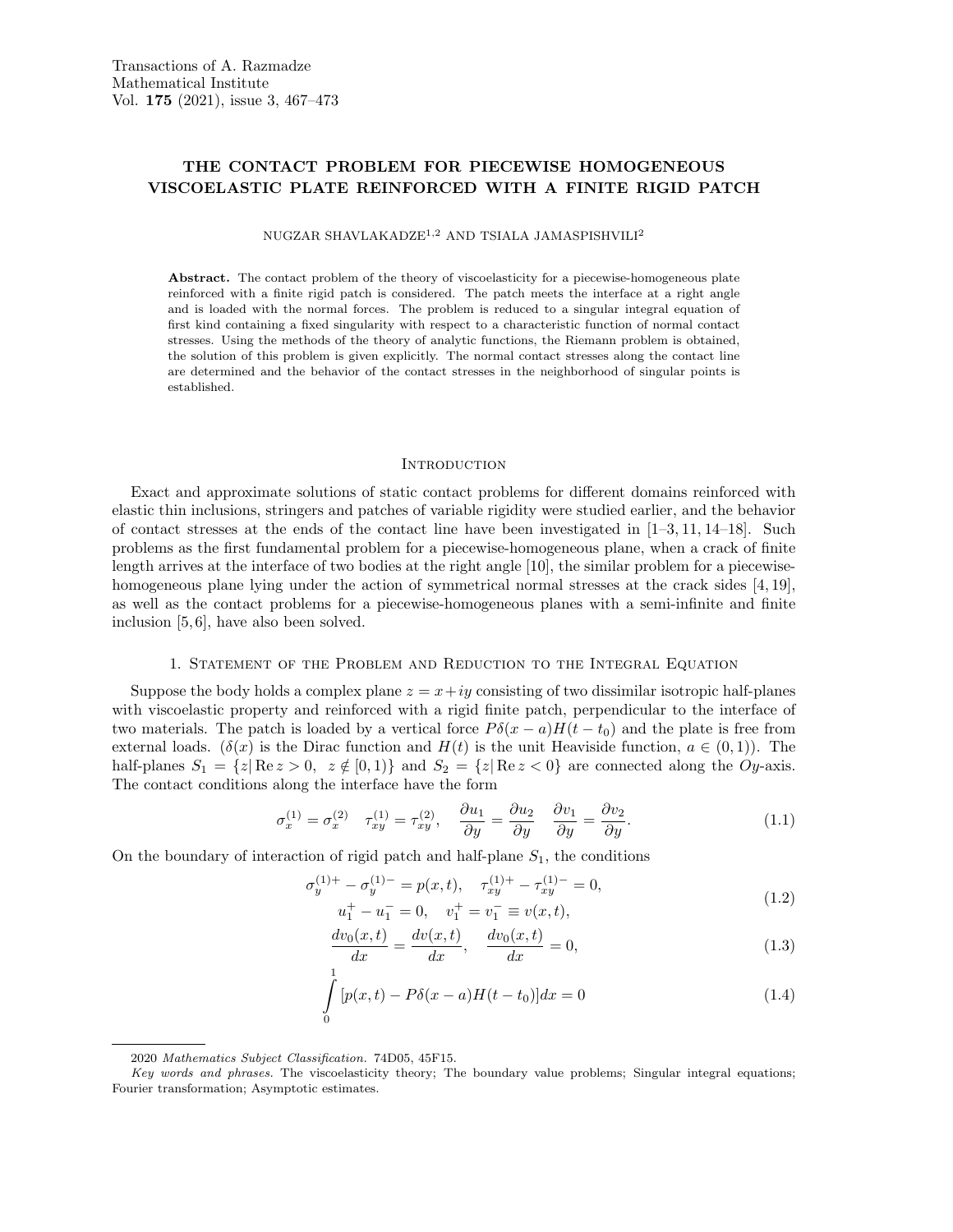are valid, where (1.2) represents the jumps of the stress and displacement components on the contact line, (1.3) are the rigid contact condition and the constancy of normal displacements  $v_0(x, t)$  of the patch points, (1.4) shows the equilibrium condition of the patch.

In the theory of viscoelatisity, we have the Kolosov–Muskhelishvili type formulas  $[8, 9]$ :

$$
\sigma_y^{(k)} - i\tau_{xy}^{(k)} = \Phi_k(z,t) + \overline{\Phi_k(z,t)} + z\overline{\Phi_k'(z,t)} + \overline{\Psi_k(z,t)},
$$
\n(1.5)

$$
(I-L)\left[x_k\Phi_k\left(z,t\right)-\overline{\Phi_k\left(z,t\right)}-z\overline{\Phi_k'}\left(z,t\right)-\overline{\Psi_k\left(z,t\right)}\right]=2\mu_k\left(u_k'+iv_k'\right),\tag{1.6}
$$

where  $(I - L)g_k(t) = g_k(t) - \int_0^t$  $t_{0}$  $E_k \frac{\partial}{\partial \tau} C_k(t, \tau) g_k(\tau) d\tau$ ,  $2\mu_k = \frac{E_k}{1 + \nu_k}$  and

$$
\mathbf{a}_k = \begin{cases} 3 - 4\nu_k \\ \frac{3 - \nu_k}{1 + \nu_k} \end{cases} \quad k = 1, 2.
$$

 $C_k(t, \tau)$  and  $E_k$  are the creep measure and Jung's module of the material, respectively. Besides, the plate Poisson's coefficients for elastic-instant deformation  $\nu_k(t)$  and creep deformation  $\nu_k(t, \tau)$  are the same and constant:  $\nu_k(t) = \nu_k(t, \tau) = \nu_k = \text{const.}$  From relations (1.5), (1.6), we obtain the following Riemann boundary value problems:

$$
\Phi_1^+(x,t) - \Phi_1^-(x,t) = \frac{1}{x_1 + 1} p(x,t),
$$
  

$$
\Psi_1^+(x,t) - \Psi_1^-(x,t) = \frac{x_1 - 1}{x_1 + 1} p(x,t) - \frac{1}{x_1 + 1} x p'(x,t), \quad 0 < x < 1.
$$

The general solutions of these problems will be represented as follows [12]:

$$
\Phi_1(z,t) = \frac{1}{2\pi(\mathbf{x}_1+1)i} \int_0^1 \frac{p(x,t)dx}{x-z} + W_1(z,t) \equiv A_1(z,t) + W_1(z,t),
$$
\n
$$
\Psi_1(z,t) = \frac{\mathbf{x}_1-1}{2\pi(\mathbf{x}_1+1)i} \int_0^1 \frac{p(x,t)dx}{x-z} - \frac{1}{2\pi(\mathbf{x}_1+1)i} \int_0^1 \frac{xp'(x,t)dx}{x-z} + Q_1(z,t) \equiv B_1(z,t) + Q_1(z,t),
$$
\n(1.7)

where  $W_1(z, t)$  and  $Q_1(z, t)$  are unknown analytic functions in the half-plane  $S_1$ , which will be defined from condition  $(1.1)$  on the interface. From relations  $(1.5)$ – $(1.7)$ , the conditions  $(1.1)$  result in

$$
\operatorname{Re}\left[2\Phi_{1}\left(iy,t\right)+\overline{\omega_{1}\left(iy,t\right)}\right]=\operatorname{Re}\left[2\Phi_{2}\left(iy,t\right)+\overline{\omega_{2}\left(iy,t\right)}\right],
$$
\n
$$
\operatorname{Im}\left[\overline{\omega_{1}\left(iy,t\right)}\right]=\operatorname{Im}\left[\overline{\omega_{2}\left(iy,t\right)}\right],
$$
\n
$$
(1+\nu_{1})\operatorname{Re}\left[\exp_{1}\left(iy,t\right)-\overline{\Phi_{1}\left(iy,t\right)}-\overline{\omega_{1}\left(iy,t\right)}\right]=\left(1+\nu_{2}\right)\operatorname{Re}\left[\exp_{2}\Phi_{2}\left(iy,t\right)-\overline{\Phi_{2}\left(iy,t\right)}-\overline{\omega_{2}\left(iy,t\right)}\right],
$$
\n
$$
(1+\nu_{1})\operatorname{Im}\left[\exp_{1}\left(iy,t\right)-\overline{\Phi_{1}\left(iy,t\right)}-\overline{\omega_{1}\left(iy,t\right)}\right]=\left(1+\nu_{2}\right)\operatorname{Im}\left[\exp_{2}\Phi_{2}\left(iy,t\right)-\overline{\Phi_{2}\left(iy,t\right)}-\overline{\omega_{2}\left(iy,t\right)}\right],
$$
\n
$$
\omega_{k}\left(z,t\right)=z\Phi_{k}'\left(z,t\right)-\Psi_{k}\left(z,t\right)=\eta_{k}\left(z,t\right)+\Omega_{k}\left(z,t\right),
$$

where

$$
\begin{aligned} \Omega_{1}\left(z,t\right)&=zW_{1}^{\prime}\left(z,t\right)-Q_{1}\left(z,t\right),\quad\Omega_{2}\left(z,t\right)=z\Phi_{2}^{\prime}\left(z,t\right)-\Psi_{2}\left(z,t\right)\\ \eta_{1}\left(z,t\right)&=zA_{1}^{\prime}\left(z,t\right)-B_{1}\left(z,t\right),\quad\eta_{2}(z,t)=0. \end{aligned}
$$

Using the methods of the theory of analytic functions (particularly, using the Cauchy theorem), we obtain the following system of linear algebraic equations (with respect to the functions  $W_1(z,t)$ ,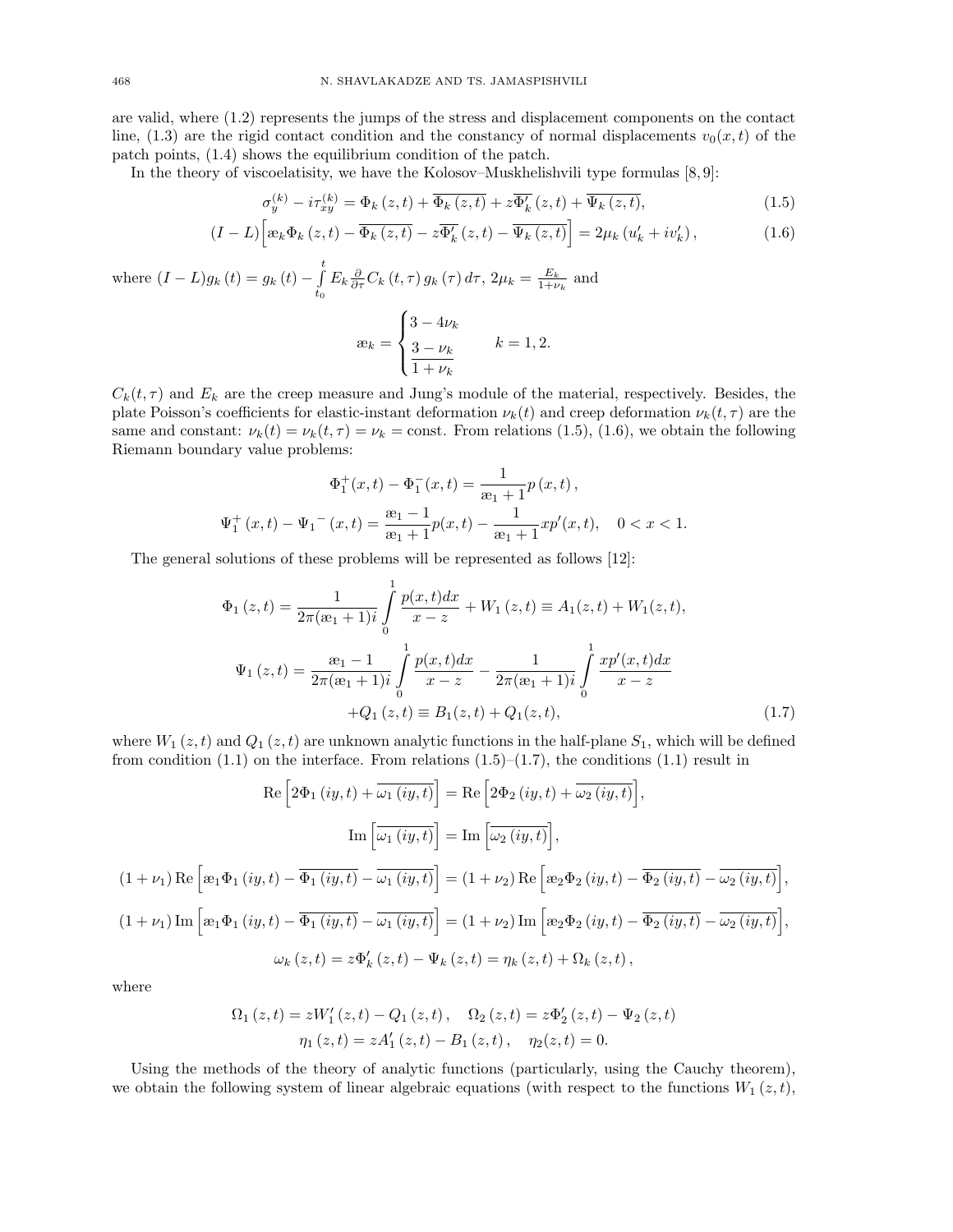$$
\Phi_{2}(z,t), \Omega_{1}(z,t), \Omega_{2}(z,t))
$$
\n
$$
2W_{1}(z,t) + \Omega_{1}(z,t) - 2\overline{\Phi_{2}}(-z,t) - \overline{\Omega_{2}}(-z,t) = -\overline{\eta_{1}}(-z,t) - 2\overline{A_{1}}(-z,t),
$$
\n
$$
\Omega_{1}(z,t) + \overline{\Omega_{2}}(-z,t) = \overline{\eta_{1}}(-z,t),
$$
\n
$$
\frac{x_{1} - 1}{\mu_{1}} W_{1}(z,t) - \frac{1}{\mu_{1}} \Omega_{1}(z,t) - \frac{x_{2} - 1}{\mu_{2}} \overline{\Phi_{2}}(-z,t) + \frac{1}{\mu_{2}} \overline{\Omega_{2}}(-z,t)
$$
\n
$$
= \frac{1 + x_{1}}{\mu_{1}} \overline{A_{1}}(-z,t) + \frac{1}{\mu_{1}} \overline{\eta_{1}}(-z,t),
$$
\n
$$
\frac{x_{1} + 1}{\mu_{1}} W_{1}(z,t) + \frac{1}{\mu_{1}} \Omega_{1}(z,t) + \frac{x_{2} + 1}{\mu_{2}} \overline{\Phi_{2}}(-z,t) + \frac{1}{\mu_{2}} \overline{\Omega_{2}}(-z,t)
$$
\n
$$
= \frac{x_{1} + 1}{\mu_{1}} \overline{A_{1}}(-z,t) + \frac{1}{\mu_{1}} \overline{\eta_{1}}(-z,t).
$$
\n(1.8)

The compatibility of system (1.8) is approved, that is, the corresponding determinant is not zero,  $\Delta = -4 \frac{(e_2\mu_1 + \mu_2)(e_1\mu_2 + \mu_1)}{\mu_1^2\mu_2^2} \neq 0$ , and the solution of this system is represented in the form

$$
W_{1}(z,t) = -e_{1}t_{1} \int_{0}^{1} \frac{xp'(x,t)dx}{x+z} + e_{1}t_{1} \int_{0}^{1} \frac{xp(x,t)dx}{(x+z)^{2}} + e_{1}t_{1}(\mathfrak{e}_{1}-1) \int_{0}^{1} \frac{p(x,t)dx}{x+z},
$$
  

$$
\Phi_{2}(z,t) = h_{3}t_{1} \int_{0}^{1} \frac{p(x,t)dx}{x-z},
$$
  

$$
Q_{1}(z,t) = -e_{1}t_{1} \int_{0}^{1} \frac{x^{2}p'(x,t)dx}{(x+z)^{2}} + m_{1}t_{1} \int_{0}^{1} \frac{p(x,t)dx}{x+z} + e_{1}t_{1}(\mathfrak{e}_{1}-1) \int_{0}^{1} \frac{xp(x,t)dx}{(x+z)^{2}} + e_{1}t_{1}z \int_{0}^{1} \frac{p(x,t)dx}{(x+z)^{2}} + 2e_{1}t_{1}z \int_{0}^{1} \frac{xp(x,t)dx}{(x+z)^{3}},
$$
  

$$
\Psi_{2}(z,t) = (h_{3} - h_{4})t_{1}z \int_{0}^{1} \frac{p(x,t)dx}{(x-z)^{2}} - h_{4}t_{1} \int_{0}^{1} \frac{xp'(x,t)dx}{x-z} + (h_{4}(\mathfrak{e}_{1}-1) + m_{1})t_{1} \int_{0}^{1} \frac{p(x,t)dx}{x-z}
$$

where  $t_1 = \frac{1}{2\pi i(\mathfrak{E}_1 + 1)}, e_1 = \frac{\mu_2 - \mu_1}{\mathfrak{E}_1 \mu_2 + \mu_1}, e_2 = \frac{\mu_2 - \mu_1}{\mathfrak{E}_2 \mu_1 + \mu_2},$ 

$$
m_1 = (\mathbf{a}_1 + 1) \mu_2 \left[ \frac{1}{\mathbf{a}_2 \mu_1 + \mu_2} - \frac{1}{\mathbf{a}_1 \mu_2 + \mu_1} \right] = h_2 - h_4,
$$
  

$$
m_2 = (\mathbf{a}_2 + 1) \mu_1 \left[ \frac{1}{\mathbf{a}_2 \mu_1 + \mu_2} - \frac{1}{\mathbf{a}_1 \mu_2 + \mu_1} \right] = h_3 - h_1
$$
  

$$
h_1 = \frac{(\mathbf{a}_2 + 1) \mu_1}{\mathbf{a}_1 \mu_2 + \mu_1}, \quad h_2 = \frac{(\mathbf{a}_1 + 1) \mu_2}{\mathbf{a}_2 \mu_1 + \mu_2}, \quad h_3 = \frac{(\mathbf{a}_2 + 1) \mu_1}{\mathbf{a}_2 \mu_1 + \mu_2}, \quad h_4 = \frac{(\mathbf{a}_1 + 1) \mu_2}{\mathbf{a}_1 \mu_2 + \mu_1}.
$$

Therefore, based on the conditions  $(1.3)$ ,  $(1.4)$  and relations  $(1.8)$ , we obtain the following singular integral equation with a fixed singularity:

$$
\int_{0}^{1} \frac{p(x,t)dx}{x-\tau} + e_1 \mathbf{e} \int_{0}^{1} \frac{p(x,t)dx}{x+\tau} = 0, \quad 0 < \tau < 1,
$$
\n(1.9)

,

by the condition

$$
\int_{0}^{1} [p(x,t) - P\delta(x-a)H(t-t_0)]dx = 0.
$$
\n(1.10)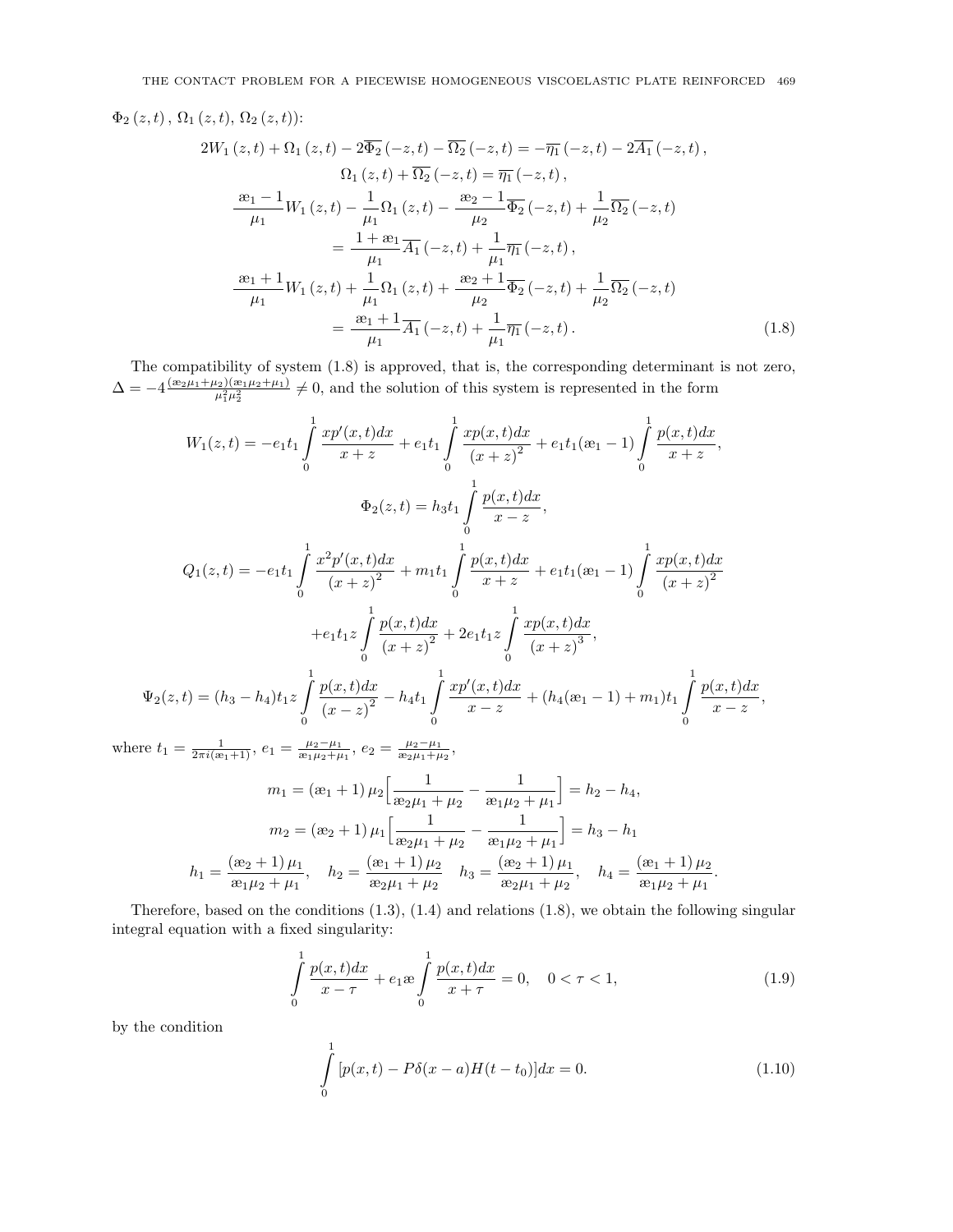# 2. THE SOLUTION OF PROBLEM  $(1.9)$ ,  $(1.10)$

The solution of problem (1.9), (1.10) is sought in the class of functions  $p \in H^*(0,1)$  [12]. Introducing the notation  $\varphi(x, t) = \int_{0}^{x}$ 0  $p(y, t)dy$ , problem  $(1.9)$ ,  $(1.10)$  takes the form

$$
\int_{0}^{1} \frac{\varphi'(x,t)dx}{x-\tau} + e_1 \omega_1 \int_{0}^{1} \frac{\varphi'(x,t)dx}{x+\tau} = 0, \quad 0 < \tau < 1,
$$
\n(2.1)

$$
\varphi(1,t) = PH(t - t_0) \tag{2.2}
$$

and by the change of variables  $x = e^{\xi}, \tau = e^{\zeta}$ , from (2.1), (2.2), we obtain

$$
\int_{-\infty}^{0} \frac{\varphi'_0(\zeta, t) d\zeta}{1 - e^{-(\xi - \zeta)}} - e_1 \mathfrak{E}_1 \int_{-\infty}^{0} \frac{\varphi'_0(\zeta, t) d\zeta}{1 + e^{-(\xi - \zeta)}} = 0, \quad \xi < 0,
$$
  

$$
\varphi_0(0, t) = PH(t - t_0),
$$
 (2.3)

where  $\varphi_0(\xi, t) = \varphi(e^{\xi}, t)$ .

Applying Fourier's transform [7] with the variable  $s = s_0 + i\varepsilon$  to both parts of equation (2.3) and using the convolution theorem, we obtain the following boundary condition of the Riemann problem [13]

$$
\Psi^+(s,t) = sG(s)\Phi^-(s,t) + \frac{1}{\sqrt{2\pi}}iPH(t-t_0)G(s), \quad |s_0| < \infty,\tag{2.4}
$$

where

$$
\Phi^{-}(s,t) = \frac{1}{\sqrt{2\pi}} \int_{-\infty}^{0} \varphi^{-}(\zeta,t) e^{is\zeta} d\zeta, \quad G(s) = c\hbar \pi s - \frac{e_1 \mathfrak{B}_1}{s\hbar \pi s},
$$

$$
\Psi^{+}(s,t) = \sqrt{\frac{2}{\pi}} \int_{0}^{\infty} \psi^{+}(\zeta,t) e^{is\zeta} d\zeta,
$$

$$
\varphi^{-}(\xi,t) = \begin{cases} \varphi_0(\xi,t) & \xi < 0 \\ 0, & \xi > 0 \end{cases}, \qquad \psi^{+}(\xi,t) = \begin{cases} 0, & \xi < 0, \\ \int_{-\infty}^{0} \frac{\varphi_0'(\zeta,t) d\zeta}{1 - e^{-(\xi - \zeta)}} - e_1 \mathfrak{B}_1 \int_{-\infty}^{0} \frac{\varphi_0'(\zeta,t) d\zeta}{1 + e^{-(\xi - \zeta)}}, & \xi > 0. \end{cases}
$$

The problem can be formulated as follows: Find the function  $\Psi^+(z,t)$ , holomorphic in the Im  $z > 0$ half-plane and the function  $\Phi^-(z,t)$ , holomorphic in the Im  $z < 1$  half-plane (with the exception of finite number roots of the function  $G(z)$ , which vanish at infinity and satisfy condition (2.4). The boundary condition (2.4) is represented in the form

$$
\frac{\Psi^+(s,t)}{\sqrt{s+i}} = \frac{sG(s)}{\sqrt{1+s^2}} \Phi^-(s,t) \sqrt{s-i} + \frac{iPH(t-t_0)G(s)}{\sqrt{2\pi}\sqrt{s+i}}.
$$
\n(2.5)

By  $\sqrt{z+i}$  and  $\sqrt{z-i}$  we mean the branches that are analytic in the planes with cuts along the rays, drawn from the points  $z = -i$  and  $z = i$ , respectively, in the Ox direction and taking positive and negative values, respectively, on the upper side of the cut. With this choice of branches, the and negative values, respectively, on the upper side of the cut. With this choice of branches, the function  $\sqrt{z^2+1}$  is analytic in the strip  $-1 < \text{Im } z < 1$  and takes a positive value on the real axis. The function  $G_1(s) \equiv sG(s)(1+s^2)^{-1/2}$  satisfies the conditions

Re 
$$
G_1(s) > 0
$$
,  $G_1(\infty) = G_1(-\infty) = 1$ , Ind  $G_1(s) = 0$ .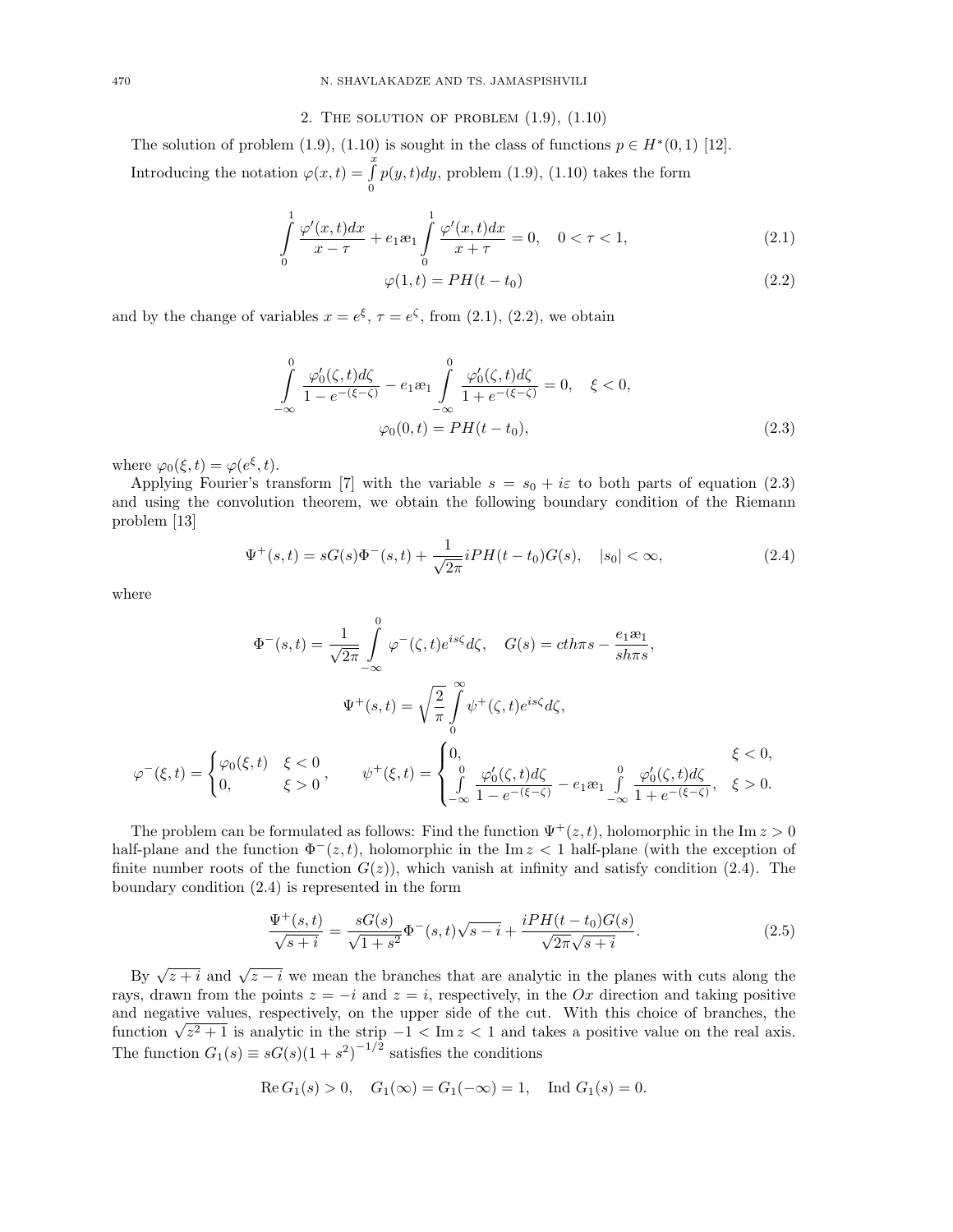The solution of this problem can be represented in the form [13]

$$
\Phi^{-}(z,t) = \frac{\tilde{X}(z,t)}{\sqrt{z-i}}, \quad \text{Im } z \le 0; \quad \Psi^{+}(z,t) = \tilde{X}(z,t)\sqrt{z+i}, \quad \text{Im } z > 0,
$$
\n
$$
\Phi^{-}(z,t) = \frac{\Psi^{+}(z,t) - (2\pi)^{-1/2}iPH(t-t_0)G(z)}{zG(z)}, \quad 0 < \text{Im } z < 1,
$$
\n(2.6)

where

$$
\tilde{X}(z,t) = X(z) \left\{ \frac{PH(t-t_0)}{2\pi\sqrt{2\pi}} \int\limits_{-\infty}^{\infty} \frac{G(y)}{X^+(y)\sqrt{y+i}(y-z)} dy \right\}, \quad X(z) = \exp\bigg\{ \frac{1}{2\pi i} \int\limits_{-\infty}^{+\infty} \frac{\ln G_1(y) dy}{y-z} \bigg\}.
$$

It can be shown that  $\Phi^-(s+i0) = \Phi^-(s-i0)$ , and consequently, the function  $\Phi^-(z)$  is holomorphic in the half-plane Im  $z < 1$ , except the points, being the zeros of the function  $G(z)$  in the strip  $0 < \text{Im } z < 1.$ 

The boundary value of the function  $K(z,t) = \frac{PH(t-t_0)}{\sqrt{2\pi}} - iz\Phi^{-}(z,t)$  is the Fourier transform of the function  $\varphi'(e^{\xi}, t)$ . By virtue of (2.6), the function  $K(z, t)$  has the representation

$$
K(z,t) = \frac{PH(t-t_0)}{\sqrt{2\pi}} - \frac{izX(z)PH(t-t_0)}{2\pi\sqrt{2\pi}\sqrt{z-i}} \int_{-\infty}^{\infty} \frac{G(y)dy}{X^+(y)\sqrt{y+i}(y-z)}
$$
  
= 
$$
\frac{PH(t-t_0)}{\sqrt{2\pi}} - \frac{izX(z)PH(t-t_0)}{2\pi\sqrt{2\pi}\sqrt{z-i}} \int_{-\infty}^{\infty} \frac{[G(y) - \text{sgn } y]dy}{X^+(y)\sqrt{y+i}(y-z)}
$$
  

$$
-\frac{izX(z)PH(t-t_0)}{2\pi\sqrt{2\pi}\sqrt{z-i}} \int_{-\infty}^{\infty} \frac{\text{sgn } ydy}{X^+(y)\sqrt{y+i}(y-z)}
$$
  

$$
\equiv \frac{PH(t-t_0)}{\sqrt{2\pi}} + K_1(z,t) + K_2(z,t), \quad \text{Im } z < 0.
$$

Now let us study the behavior of the function  $K(z, t)$  at infinity. The function

$$
K_1(z,t)=-\frac{izX(z)PH(t-t_0)}{2\pi\sqrt{2\pi}\sqrt{z-i}}\int\limits_{-\infty}^{\infty}\frac{[G(y)-\operatorname{sgn} y]dy}{X^+(y)\sqrt{y+i}(y-z)}
$$

tends to zero at infinity and applying the well-known Cauchy theorem, we can represent the function  $K_2(z,t)$  in the form

$$
K_2(z,t) = -\frac{izX(z)PH(t-t_0)}{2\pi\sqrt{2\pi}\sqrt{z-i}} \int_{-\infty}^{\infty} \frac{\text{sgny } dy}{X^+(y)\sqrt{y+i}(y-z)}
$$

$$
= \frac{izX(z)PH(t-t_0)}{\pi\sqrt{2\pi}\sqrt{z-i}} \int_{-\infty}^0 \frac{dy}{X^+(y)\sqrt{y+i}(y-z)}.
$$

As a result of the change of variables  $z = -\frac{1}{\xi}$ ,  $y = -\frac{1}{y_0}$ , we have

$$
K_2^*(\xi,t) = \frac{-PH(t-t_0)X^*(\xi)\sqrt{\xi}}{\pi\sqrt{2\pi}\sqrt{1+i\xi}} \int\limits_0^\infty \frac{dy_0}{X^{+*}(y_0)\sqrt{y_0(iy_0-1)}(y_0-\xi)},
$$

where  $K_2^*(\xi, t) = K_2(z, t)$ ,  $X^*(\xi) = X(z)$ . Hence, applying N. Muskhelishvili's formulas [13] on the behavior of the Cauchy-type integral in a neighborhood of a point  $\xi = 0$ , we get

$$
K_2^*(\xi,t)=O(1),\quad \xi\to 0.
$$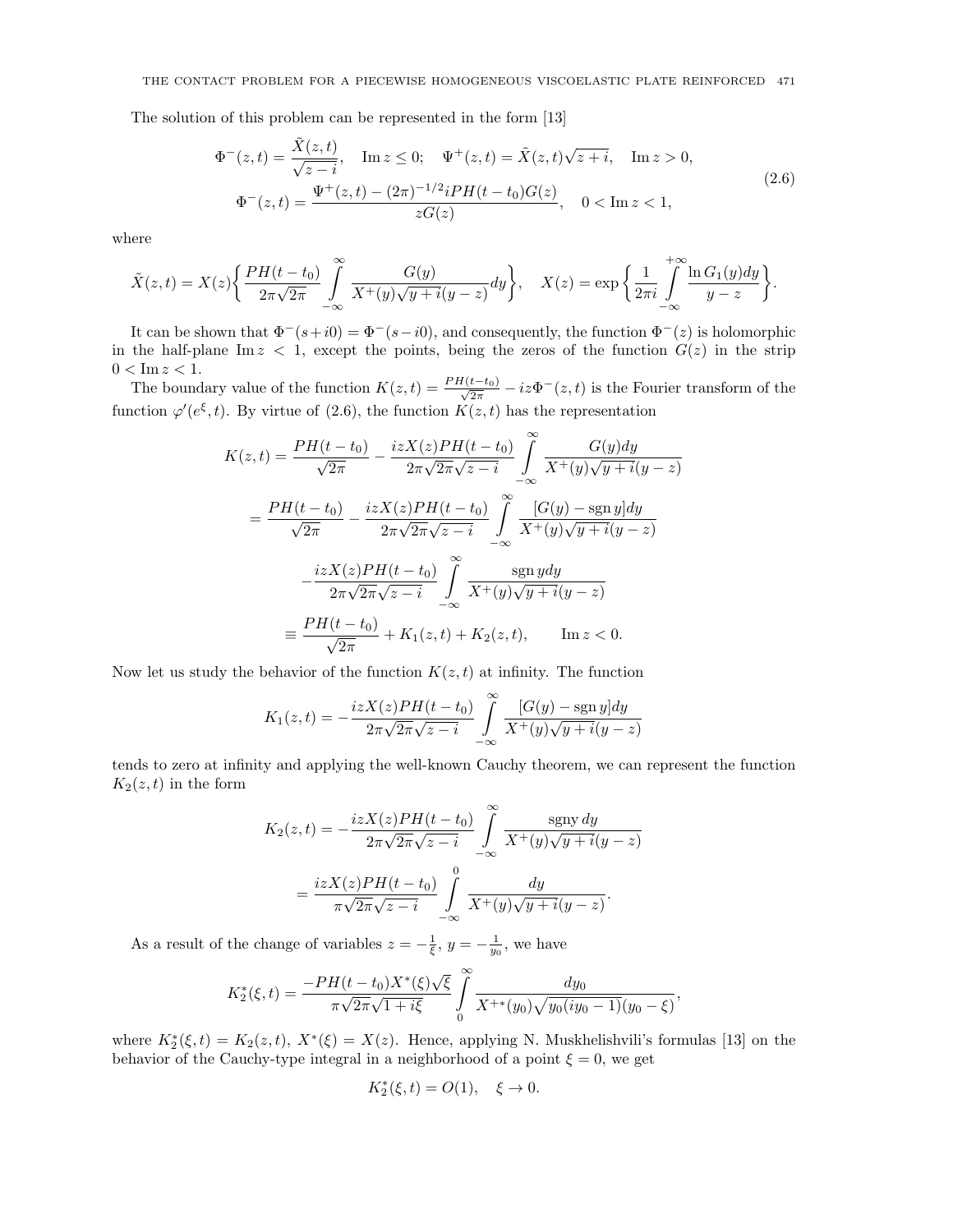Getting back to the original variable z, we conclude that the function  $K_2(z, t)$  is bounded at infinity and  $K_2(\infty, t) = \frac{PH(t-t_0)}{\sqrt{2\pi}}$ . Therefore the function  $\tilde{K}(z, t) = K(z, t) - \frac{2PH(t-t_0)}{\sqrt{2\pi}}$ , Im  $z < 0$  is holomorphic in the half-plane Im  $z < 0$ , vanishes at infinity by the order  $O(|z|^{-(1/2-\delta)})$ ,  $0 < \delta < \frac{1}{2}$ . Its boundary value  $\widetilde{K}^-(y,t)$  is the Fourier transform of the function  $\varphi'_0(\xi,t)$ , which is continuous on the semi-axis  $\xi \leq 0$ , except the point  $\xi = 0$ , at which it may have a discontinuity of the second kind. Therefore

$$
p(x,t) = \varphi'(x,t) = \frac{1}{\sqrt{2\pi}x} \lim_{\rho \to 0} \int_{-\infty}^{\infty} \tilde{K}^-(y,t)e^{-\rho|y|}e^{-iy\ln x}dy.
$$
 (2.7)

Hence, by the inverse Fourier transform, we obtain the expression

$$
\varphi_0'(\xi, t) = \frac{1}{\sqrt{2\pi}} \int_{-\infty}^{\infty} \tilde{K}^-(y, t) e^{-iy\xi} dy = \frac{1}{\sqrt{2\pi}} \int_{-\infty}^{\infty} \left[ \tilde{K}^-(y, t) - \frac{c(t)}{(\varepsilon + iy)^{1/2 - \delta}} \right] e^{-iy\xi} dy
$$

$$
+ \frac{c(t)}{\sqrt{2\pi}} \int_{-\infty}^{\infty} \frac{e^{-iy\xi} dy}{(\varepsilon + iy)^{1/2 - \delta}} = \varphi_1(\xi, t) + \frac{c(t)e^{\varepsilon\xi}}{\xi^{1/2 - \delta}}, \quad \xi < 0,
$$

 $(\varphi_1(\xi, t))$  is a continuous function on the semi-axis  $\xi \leq 0$ ,  $\varepsilon$  is an arbitrary small positive number) and the behavior of the normal contact stresses in the neighborhood of the point  $x = 1$  has the form

$$
p(x,t) = O(1-x)^{-1/2+\delta}, \quad x \to 1 -.
$$
 (2.8)

Now let us study the behavior of the function  $p(x, t)$  in the neighborhood of the point  $x = 0$ . By similar reasoning, from (2.6) we conclude that the boundary value of the function

$$
K_0(z,t) = \frac{PH(t-t_0)}{\sqrt{2\pi}} - iz\Big(\frac{\Psi^+(z,t) - (2\pi)^{-1/2} iPH(t-t_0)G(z)}{zG(z)}\Big) = -i\Psi^+(z,t)G^{-1}(z)
$$

is the Fourier transform of the function  $\varphi'_0(\xi, t)$  and the function  $\tilde{K}_0(z,t) = K_0(z,t) + \frac{PH(t-t_0)}{\sqrt{2\pi}}$  is holomorphic in the strip  $D_0 = \{z : 0 < \text{Im } z < 1\}$ , except of the points that are the zeros of the function  $G(z)$  in this strip and vanishes at infinity with order  $|z|^{-(1/2-\delta_1)}$ ,  $0 < \delta_1 < 1/2$ .

The function  $G(z)$  has zero  $z_0 = iy_0$ ,  $y_0 = \frac{1}{\pi}$  arc  $\cos(e_1 x_1)$  in the strip  $0 < \text{Im } z < 1$ , thus using Cauchy's theorem on the residue to the function  $e^{-i\xi z}\widetilde{K}_0(z,t)$ , we obtain

$$
p(x,t) = O(x^{y_0 - 1}), \quad x \to 0 +.
$$
\n(2.9)

**Theorem.** Problem  $(2.1)$ ,  $(2.2)$  has the solution, which is represented effectively by formula  $(2.7)$  and admits estimates (2.8), (2.9).

Remark. For the estimate (2.9), the following conclusions are valid:

- a) If  $e_1 > 0$ ,  $(\mu_2 > \mu_1)$ , then  $0 < y_0 < 1/2$ ;
- b) If  $e_1 < 0$ ,  $(\mu_2 < \mu_1)$ , then  $1/2 < y_0 < 1$ ;
- c) If  $e_1 = 0$ ,  $(\mu_2 = \mu_1)$ , then  $y_0 = 1/2$ .

### **REFERENCES**

- 1. V. M. Aleksandrov, S. M. Mkhitaryan, Contact Problems for Bodies with thin Coverings and Layers. (Rusian) Nauka, Moscow, 1983.
- 2. Yu. A. Antipov, N. Kh. Arutynyan, A contact problem for an elastic layer with cover plates in the presence of friction and adhesion. (Russian) translated from Prikl. Mat. Mekh. 57 (1993), no. 1, 137–147 J. Appl. Math. Mech. 57 (1993), no. 1, 159–170.
- 3. R. Ballarini, A rigid line inclusion at a bimaterial interface. Eng. Fract. Mech. 37 (1990), no. 1, 1–5.
- 4. R. Bantsuri, The first fundamental problem for a piecewise homogeneous orthotropic plane with a cut perpendicular to the line of interface. (Russian) Soobshch. Akad. Nauk Gruzin. SSR 91 (1978), no. 3, 569–572.
- 5. R. Bantsuri, N. Shavlakadze, The contact problem for a piecewise-homogeneous plane with a semi-infinite inclusion. (Russian) translated from Prikl. Mat. Mekh. 73 (2009), no. 4, 655–662 J. Appl. Math. Mech. 73 (2009), no. 4, 471–477.